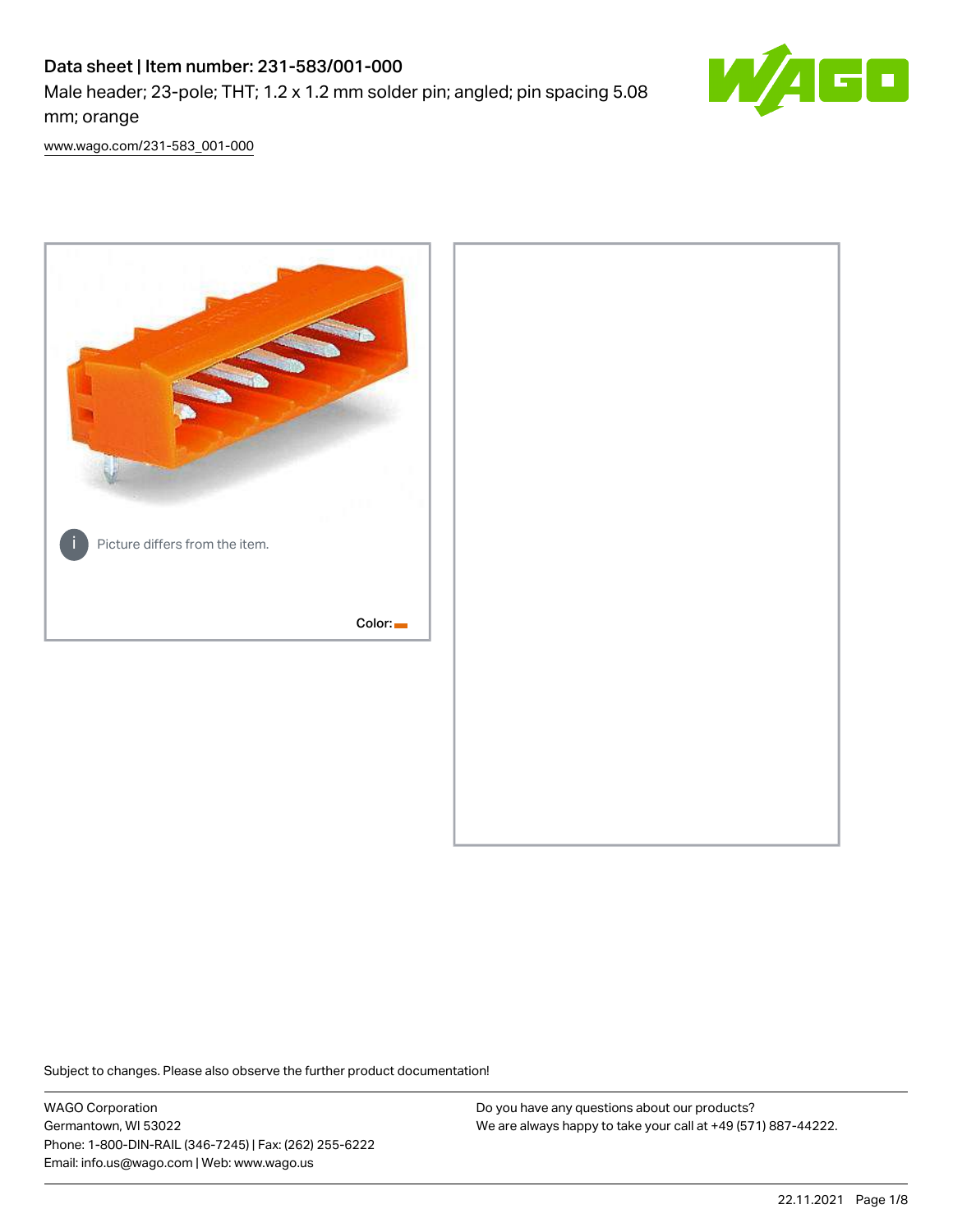



```
L = (pole no. -1) x pin spacing +8.2 mm
```
 $L_1 = L + 5$  mm

```
L_2 = L_1 + 7.4 mm
```
#### Item description

- Horizontal or vertical PCB mounting via straight or angled solder pins
- $\blacksquare$ 1.2 x 1.2 mm solder pins allow nominal current up to 16 A, enhancing stability of shorter headers
- **With coding fingers**

Subject to changes. Please also observe the further product documentation! Data

WAGO Corporation Germantown, WI 53022 Phone: 1-800-DIN-RAIL (346-7245) | Fax: (262) 255-6222 Email: info.us@wago.com | Web: www.wago.us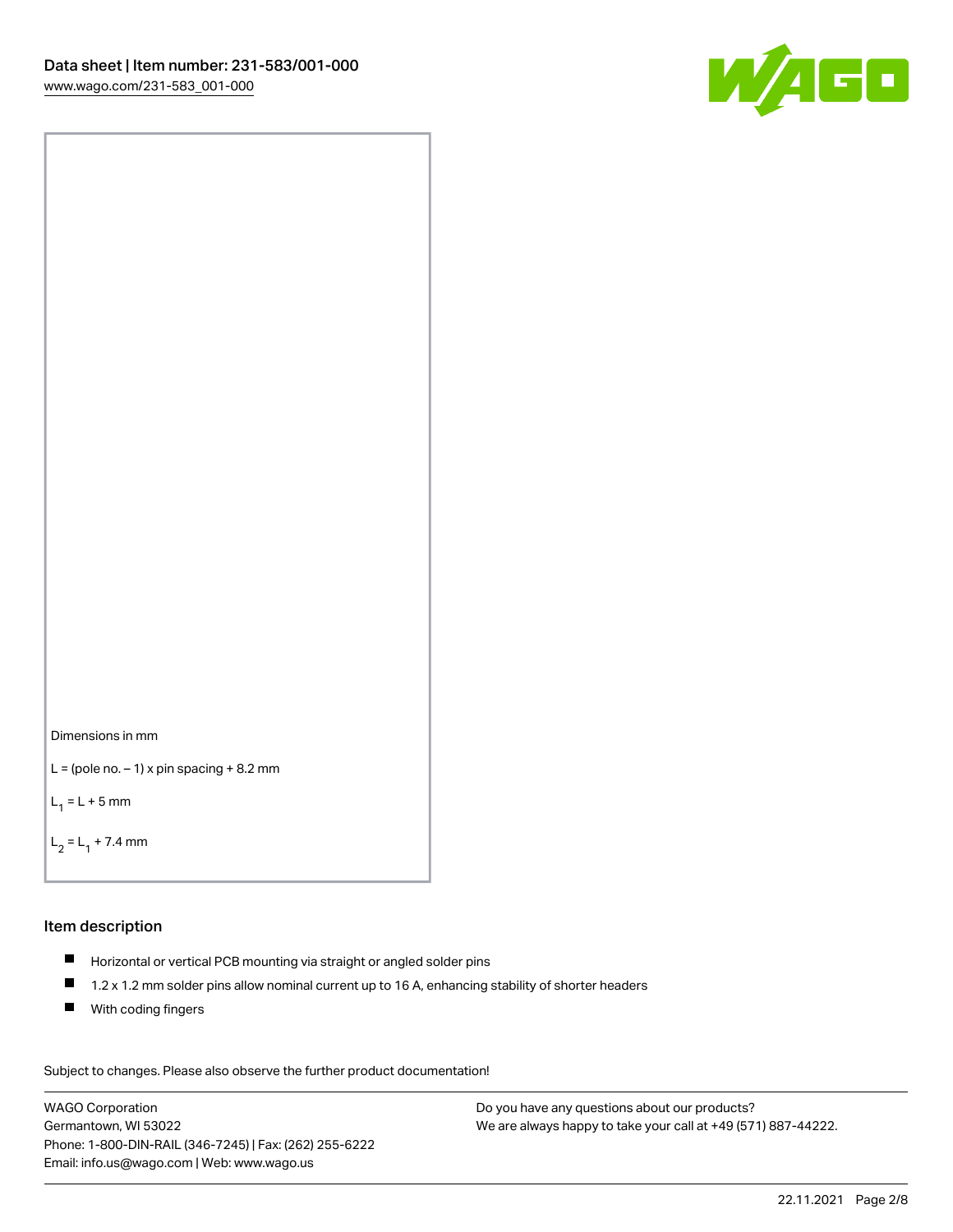

### Data Notes

| Safety information 1 | The <i>MCS – MULTI CONNECTION SYSTEM</i> includes connectors<br>without breaking capacity in accordance with DIN EN 61984. When<br>used as intended, these connectors must not be connected<br>/disconnected when live or under load. The circuit design should<br>ensure header pins, which can be touched, are not live when<br>unmated. |
|----------------------|--------------------------------------------------------------------------------------------------------------------------------------------------------------------------------------------------------------------------------------------------------------------------------------------------------------------------------------------|
| Variants:            | Other pole numbers<br>3.8 mm pin projection for male headers with straight solder pins<br>Gold-plated or partially gold-plated contact surfaces<br>Other versions (or variants) can be requested from WAGO Sales or<br>configured at https://configurator.wago.com/                                                                        |

## Electrical data

## IEC Approvals

| Ratings per                 | IEC/EN 60664-1                                                        |
|-----------------------------|-----------------------------------------------------------------------|
| Rated voltage (III / 3)     | 250 V                                                                 |
| Rated surge voltage (III/3) | 4 <sub>k</sub> V                                                      |
| Rated voltage (III/2)       | 320 V                                                                 |
| Rated surge voltage (III/2) | 4 <sub>kV</sub>                                                       |
| Nominal voltage (II/2)      | 630 V                                                                 |
| Rated surge voltage (II/2)  | 4 <sub>k</sub> V                                                      |
| Rated current               | 16A                                                                   |
| Legend (ratings)            | $(III / 2)$ $\triangle$ Overvoltage category III / Pollution degree 2 |

## UL Approvals

| Approvals per                  | UL 1059 |
|--------------------------------|---------|
| Rated voltage UL (Use Group B) | 300 V   |
| Rated current UL (Use Group B) | 15 A    |
| Rated voltage UL (Use Group D) | 300 V   |
| Rated current UL (Use Group D) | 10 A    |

### Ratings per UL

| Rated voltage UL 1977 | 600 V |
|-----------------------|-------|
| Rated current UL 1977 |       |

Subject to changes. Please also observe the further product documentation!

| <b>WAGO Corporation</b>                                | Do you have any questions about our products?                 |
|--------------------------------------------------------|---------------------------------------------------------------|
| Germantown, WI 53022                                   | We are always happy to take your call at +49 (571) 887-44222. |
| Phone: 1-800-DIN-RAIL (346-7245)   Fax: (262) 255-6222 |                                                               |
| Email: info.us@wago.com   Web: www.wago.us             |                                                               |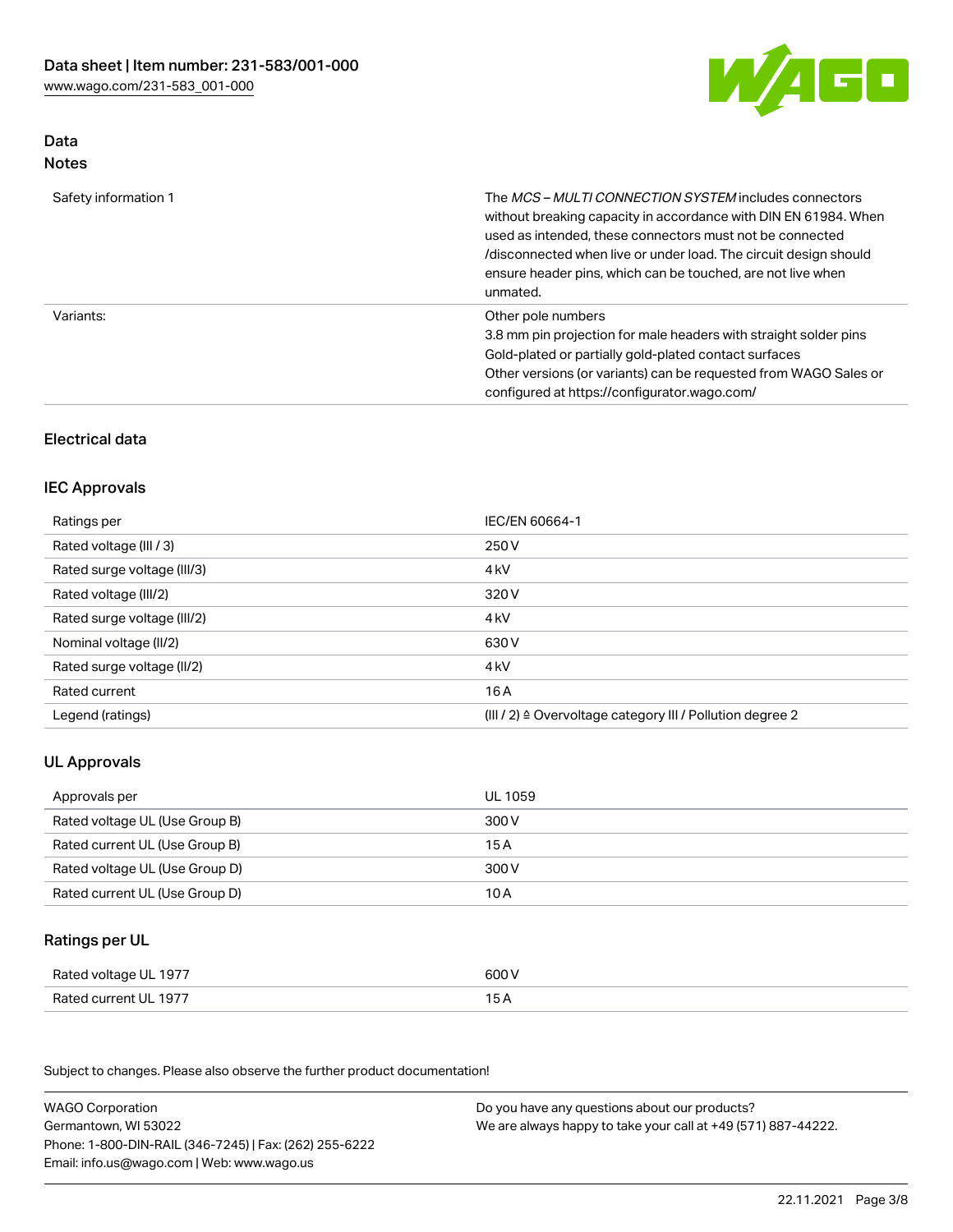

### CSA Approvals

| Approvals per                   | CSA   |
|---------------------------------|-------|
| Rated voltage CSA (Use Group B) | 300 V |
| Rated current CSA (Use Group B) | 15 A  |
| Rated voltage CSA (Use Group D) | 300 V |
| Rated current CSA (Use Group D) | 10 A  |

## Connection data

| Total number of potentials | 23 |
|----------------------------|----|
| Number of connection types |    |
| Number of levels           |    |

#### Connection 1

| Number of poles |  |
|-----------------|--|
|-----------------|--|

# Physical data

| Pin spacing                          | 5.08 mm / 0.2 inch     |
|--------------------------------------|------------------------|
| Width                                | 119.96 mm / 4.723 inch |
| Height                               | 12.2 mm / 0.48 inch    |
| Height from the surface              | 8.4 mm / 0.331 inch    |
| Depth                                | 12 mm / 0.472 inch     |
| Solder pin length                    | 3.8 <sub>mm</sub>      |
| Solder pin dimensions                | $1.2 \times 1.2$ mm    |
| Drilled hole diameter with tolerance | $17^{(+0.1)}$ mm       |

## Plug-in connection

| Contact type (pluggable connector) | Male connector/plug |
|------------------------------------|---------------------|
| Connector (connection type)        | for PCB             |
| Mismating protection               | No                  |
| Mating direction to the PCB        | 0°                  |
| Locking of plug-in connection      | Without             |

### PCB contact

| <b>PCB Contact</b>     | <b>THT</b>                               |
|------------------------|------------------------------------------|
| Solder pin arrangement | over the entire male connector (in-line) |

Subject to changes. Please also observe the further product documentation!

| <b>WAGO Corporation</b>                                | Do you have any questions about our products?                 |
|--------------------------------------------------------|---------------------------------------------------------------|
| Germantown, WI 53022                                   | We are always happy to take your call at +49 (571) 887-44222. |
| Phone: 1-800-DIN-RAIL (346-7245)   Fax: (262) 255-6222 |                                                               |
| Email: info.us@wago.com   Web: www.wago.us             |                                                               |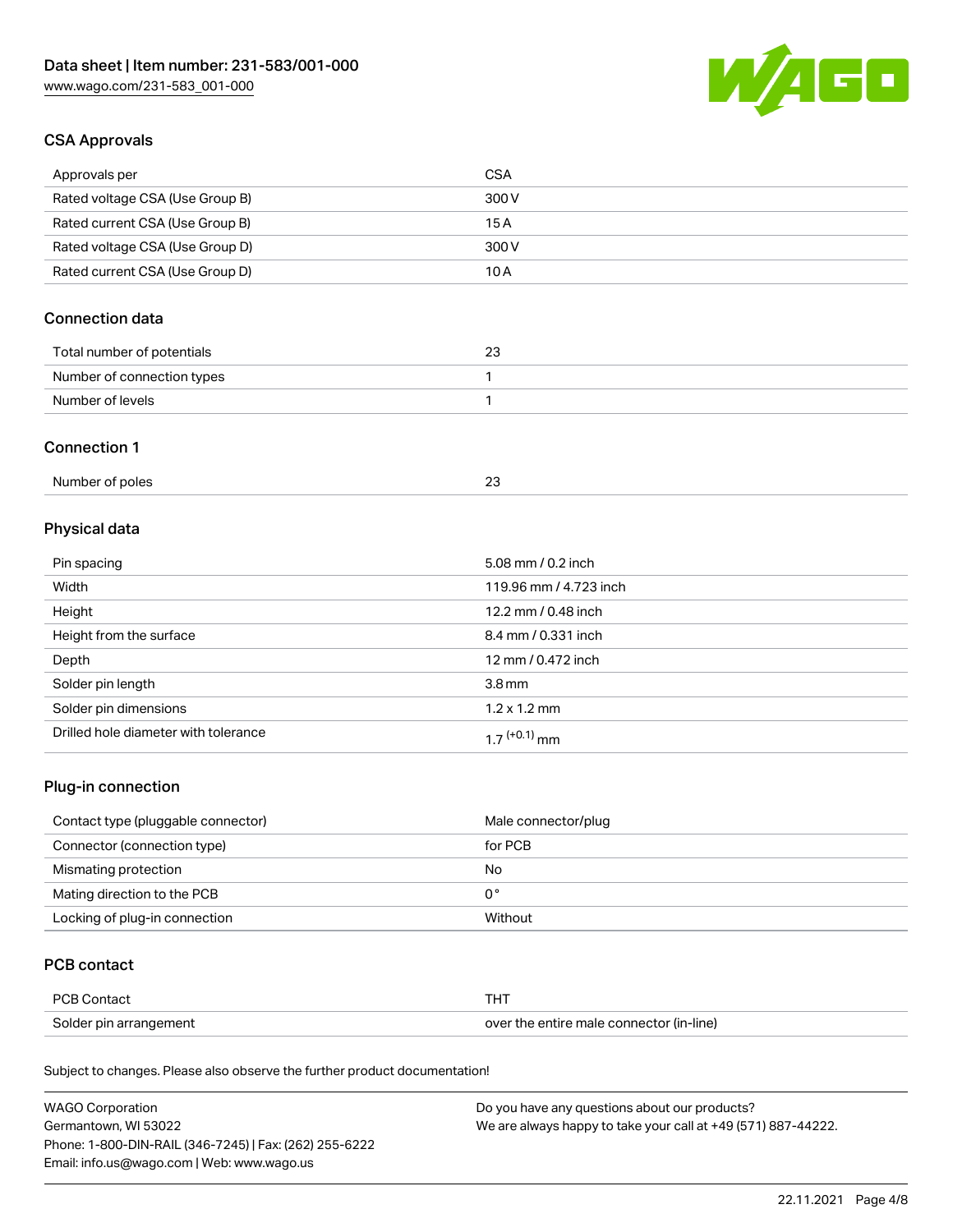

Number of solder pins per potential 1

#### Material data

| Color                       | orange                                 |
|-----------------------------|----------------------------------------|
| Material group              |                                        |
| Insulation material         | Polyamide (PA66)                       |
| Flammability class per UL94 | V <sub>0</sub>                         |
| Contact material            | Electrolytic copper (E <sub>Cu</sub> ) |
| Contact plating             | tin-plated                             |
| Fire load                   | $0.129$ MJ                             |
| Weight                      | 8.7 g                                  |

### Environmental requirements

Limit temperature range  $-60... +100$  °C

### Commercial data

| Product Group         | 3 (Multi Conn. System) |
|-----------------------|------------------------|
| PU (SPU)              | 50 Stück               |
| Packaging type        | box                    |
| Country of origin     | PL                     |
| <b>GTIN</b>           | 4044918931663          |
| Customs tariff number | 8536694040             |

### Approvals / Certificates

#### Country specific Approvals

| Logo               | Approval                                            | <b>Additional Approval Text</b> | Certificate<br>name |
|--------------------|-----------------------------------------------------|---------------------------------|---------------------|
|                    | <b>CB</b><br><b>DEKRA Certification B.V.</b>        | IEC 61984                       | NL-39756            |
|                    | <b>CSA</b><br>DEKRA Certification B.V.              | C <sub>22.2</sub>               | 1466354             |
| EMA<br><b>NEUR</b> | <b>KEMA/KEUR</b><br><b>DEKRA Certification B.V.</b> | EN 61984                        | 2190761.01          |

Subject to changes. Please also observe the further product documentation!

| WAGO Corporation                                       | Do you have any questions about our products?                 |
|--------------------------------------------------------|---------------------------------------------------------------|
| Germantown, WI 53022                                   | We are always happy to take your call at +49 (571) 887-44222. |
| Phone: 1-800-DIN-RAIL (346-7245)   Fax: (262) 255-6222 |                                                               |
| Email: info.us@wago.com   Web: www.wago.us             |                                                               |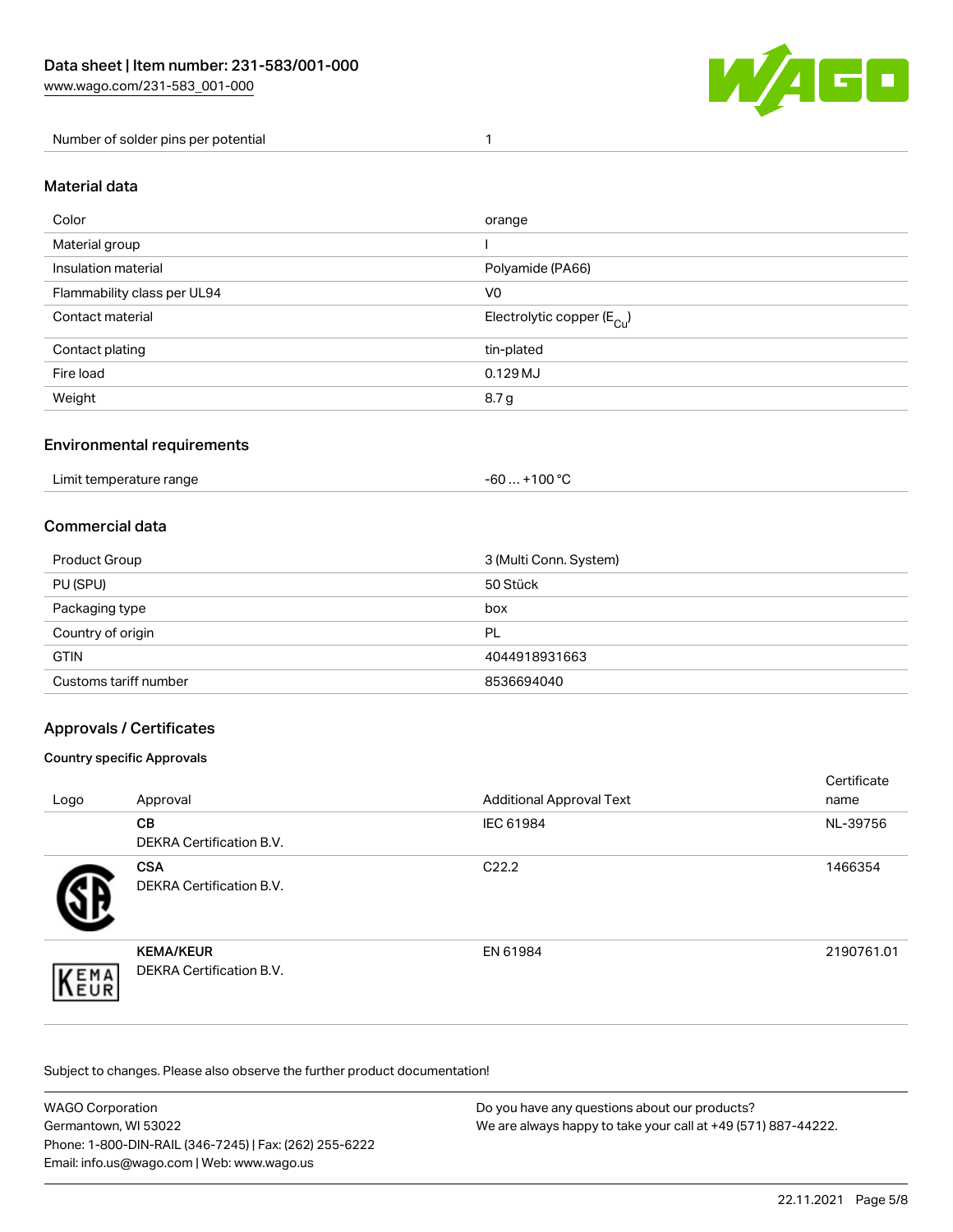

#### Ship Approvals

|                     |                               |                                 | Certificate |
|---------------------|-------------------------------|---------------------------------|-------------|
| Logo                | Approval                      | <b>Additional Approval Text</b> | name        |
| ABS                 | <b>ABS</b>                    |                                 | $19 -$      |
|                     | American Bureau of Shipping   |                                 | HG1869876-  |
|                     |                               |                                 | <b>PDA</b>  |
|                     |                               |                                 |             |
|                     | BV                            | IEC 60998                       | 11915/D0    |
|                     | Bureau Veritas S.A.           |                                 | BV          |
|                     |                               |                                 |             |
| <b>BUREAU</b>       |                               |                                 |             |
| <b>UL-Approvals</b> |                               |                                 |             |
|                     |                               |                                 | Certificate |
|                     |                               |                                 |             |
| Logo                | Approval                      | <b>Additional Approval Text</b> | name        |
|                     | UL                            | <b>UL 1977</b>                  | E45171      |
|                     | UL International Germany GmbH |                                 |             |
|                     |                               |                                 |             |
|                     |                               |                                 |             |



UR Underwriters Laboratories Inc.

#### **Counterpart**

Item no.231-323/026-000 1-conductor female connector; CAGE CLAMP®; 2.5 mm²; Pin spacing 5.08 mm; 23-pole; 2,50 mm²; orange [www.wago.com/231-323/026-](https://www.wago.com/231-323/026-000) [000](https://www.wago.com/231-323/026-000)

#### Optional accessories

#### Coding

 Intermediate plate Item no.: 231-500 . I Not the second that the second second the second second second that [www.wago.com/231-500](http://www.wago.com/231-500) spacer; for formation of groups; light gray Coding Item no.: 231-129 Coding key; snap-on type; light gray [www.wago.com/231-129](http://www.wago.com/231-129)

.<br>Subject to changes. Please also observe the further product documentation!

WAGO Corporation Germantown, WI 53022 Phone: 1-800-DIN-RAIL (346-7245) | Fax: (262) 255-6222 Email: info.us@wago.com | Web: www.wago.us

Do you have any questions about our products? We are always happy to take your call at +49 (571) 887-44222.

UL 1059 E45172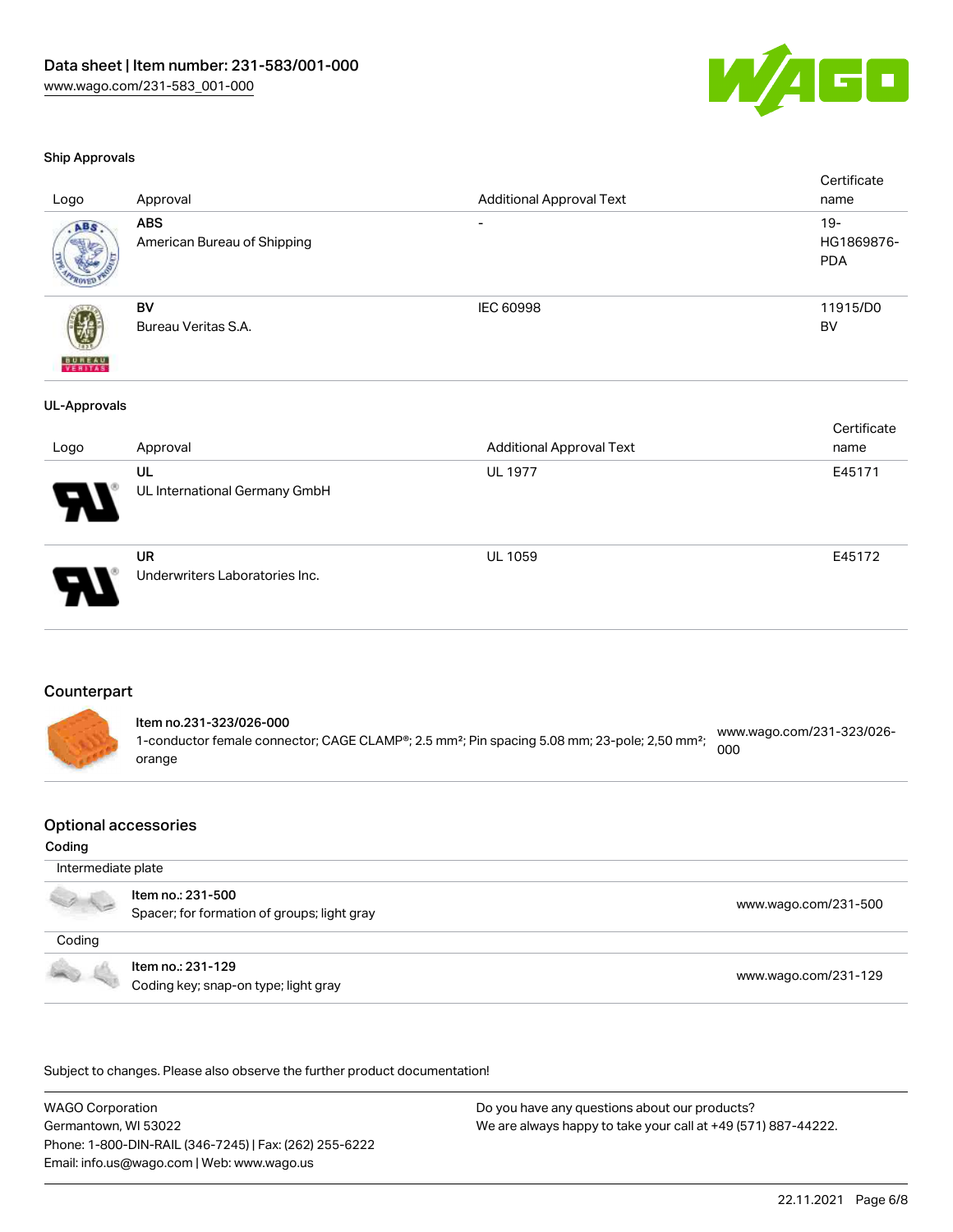

## **Downloads** Documentation

| <b>Additional Information</b>                                                                                                                                          |            |               |          |
|------------------------------------------------------------------------------------------------------------------------------------------------------------------------|------------|---------------|----------|
| Technical explanations                                                                                                                                                 | 2019 Apr 3 | pdf<br>2.0 MB | Download |
| <b>CAD files</b>                                                                                                                                                       |            |               |          |
| <b>CAE</b> data                                                                                                                                                        |            |               |          |
| EPLAN Data Portal 231-583/001-000                                                                                                                                      |            | <b>URL</b>    | Download |
| ZUKEN Portal 231-583/001-000                                                                                                                                           |            | <b>URL</b>    | Download |
| EPLAN Data Portal 231-583/001-000                                                                                                                                      |            | <b>URL</b>    | Download |
| <b>PCB Design</b>                                                                                                                                                      |            |               |          |
| Symbol and Footprint 231-583/001-000                                                                                                                                   |            | <b>URL</b>    | Download |
| CAx data for your PCB design, consisting of "schematic symbols and PCB footprints",<br>allow easy integration of the WAGO component into your development environment. |            |               |          |
| Supported formats:                                                                                                                                                     |            |               |          |
| Accel EDA 14 & 15<br>ш                                                                                                                                                 |            |               |          |
| Ш<br>Altium 6 to current version                                                                                                                                       |            |               |          |
| ш<br>Cadence Allegro                                                                                                                                                   |            |               |          |
| ш<br>DesignSpark                                                                                                                                                       |            |               |          |
| ш<br>Eagle Libraries                                                                                                                                                   |            |               |          |
| ш<br>KiCad                                                                                                                                                             |            |               |          |
| ш<br>Mentor Graphics BoardStation                                                                                                                                      |            |               |          |
| ш<br>Mentor Graphics Design Architect                                                                                                                                  |            |               |          |
| ш<br>Mentor Graphics Design Expedition 99 and 2000                                                                                                                     |            |               |          |
| ш<br>OrCAD 9.X PCB and Capture                                                                                                                                         |            |               |          |
| ш<br>PADS PowerPCB 3, 3.5, 4.X, and 5.X                                                                                                                                |            |               |          |
| П<br>PADS PowerPCB and PowerLogic 3.0                                                                                                                                  |            |               |          |
| ш<br>PCAD 2000, 2001, 2002, 2004, and 2006                                                                                                                             |            |               |          |
| ш<br>Pulsonix 8.5 or newer                                                                                                                                             |            |               |          |
| Ш<br><b>STL</b>                                                                                                                                                        |            |               |          |
| 3D STEP                                                                                                                                                                |            |               |          |
| ш<br>TARGET 3001!                                                                                                                                                      |            |               |          |
|                                                                                                                                                                        |            |               |          |

Subject to changes. Please also observe the further product documentation!

WAGO Corporation Germantown, WI 53022 Phone: 1-800-DIN-RAIL (346-7245) | Fax: (262) 255-6222 Email: info.us@wago.com | Web: www.wago.us